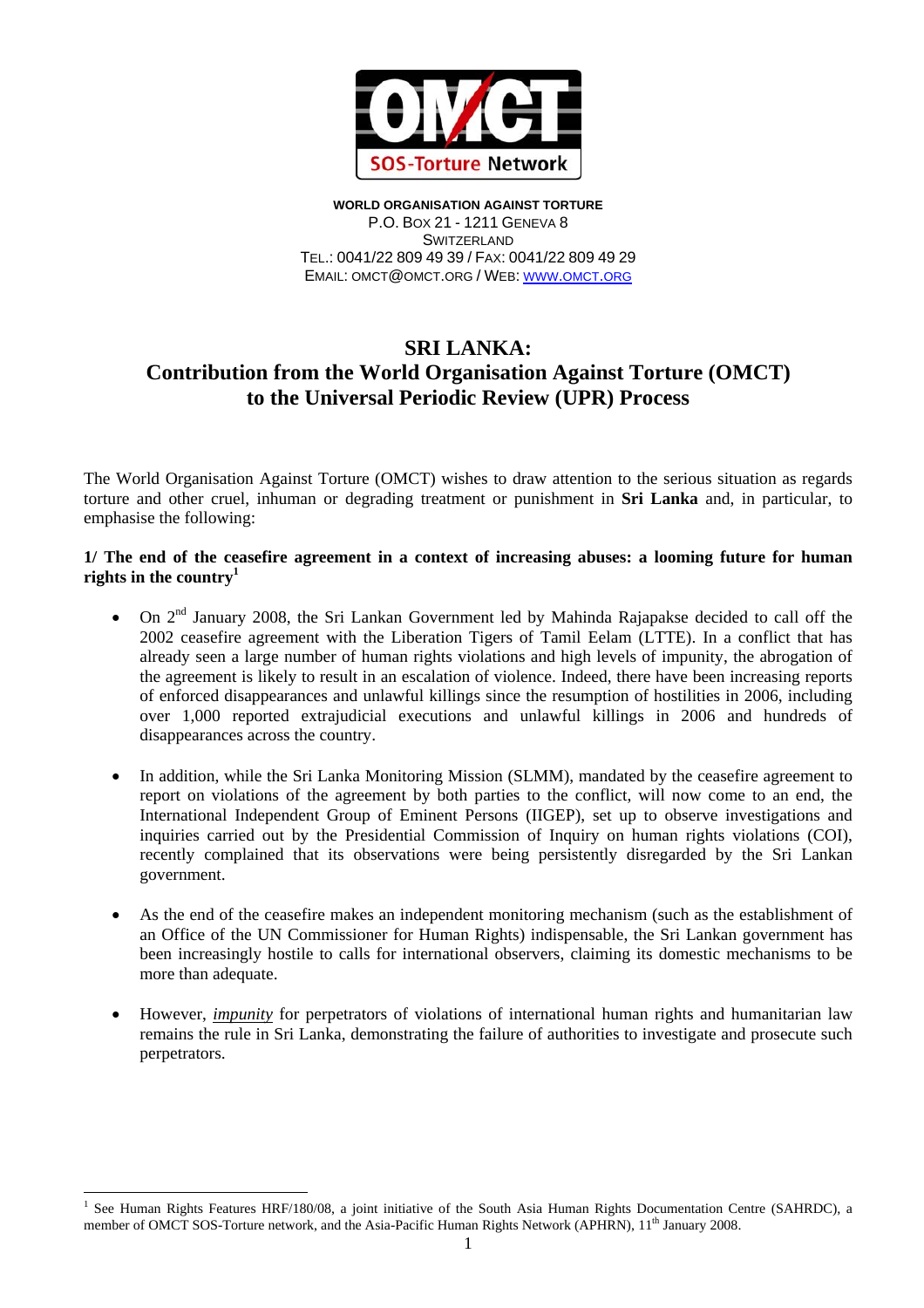• In particular, it is worth pointing out that the *Human Rights Commission of Sri Lanka* is now a shadow of its former self. Indeed, in May 2006, President Mahinda Rajapakse decided to appoint the members of the Human Rights Commission himself, despite the fact that the  $17<sup>th</sup>$  amendment to the Constitution of Sri Lanka stipulates that the Constitutional Council alone can appoint the Commission members. However, the Council was dissolved in October 2005 following conflicts between political parties, and the President thus preferred to overrule the safeguards of the  $17<sup>th</sup>$  amendment, without waiting for the reconstitution of the Council. One immediate impact of the change in the composition of the Commission was the decision to put an end to the evaluation of complaints filed in connection with the disappearance of over 2,000 people, "unless the government decides otherwise".

Besides, the International Coordinating Committee of National Institutions recently downgraded its status from full member to observer after concluding that the appointment of its commissioners had been irregular and that the commission's functioning had not been balanced and objective<sup>2</sup>.

• It is therefore all the more worrying that in a 2006 ruling, the Supreme Court of Sri Lanka held that Sri Lanka's accession to the *Optional Protocol to the International Convention on Civil and Political Rights*, which allows individuals to send complaints to the United Nations Human Rights Committee after having exhausted domestic legal remedies, was *unconstitutional*<sup>3</sup>.

# **2/ The situation of human rights defenders, including humanitarian workers**

In such a context of blantant human rights violations, human rights defenders in Sri Lanka are facing increasing persecution and threats to their lives. Indeed, in recent years, the number of reported attacks from both parties on human rights defenders has increased dramatically in the country. As a consequence, many had to leave their homes and localities and many others have fled the country. Besides, in Jaffna, the freedom of movement of human rights defenders is extremely restricted.

To that extent, OMCT wishes to recall that on August 7, 2007, while Mr. John Holmes, the United Nations Under Secretary General on Humanitarian Affairs and Emergency Relief Co-ordination, was carrying out a visit to Sri Lanka from August 6 to 9, 2007, his attempt to meet with civil society representatives during his visit to Jaffna was marred by the heavy presence of the military, thus preventing humanitarian and human rights NGOs from freely sharing their views, perspectives and experiences with Mr. Holmes, without fear of any kind of reprisals<sup>4</sup>.

#### *The Emergency (Prevention and Prohibition of Terrorism and Specified Terrorist Activities) Regulations 20065*

On December 6, 2006, President Mahinda Rajapaksa promulgated the Emergency (Prevention and Prohibition of Terrorism and Specified Terrorist Activities) Regulations 2006. More specifically, they introduce broadbased and vaguely defined terrorist offences that will likely criminalise human rights activities, in particular the defence of the freedoms of expression, association and assembly. It is feared that those who seek a peaceful solution to the conflict, humanitarian workers, human rights defenders, demonstrators or even journalists could be prosecuted on the basis of these provisions. Indeed, they criminalise actions in breach of law and order if their purpose is to bring about "political or governmental changes" or to force the government to "take or refrain from taking a certain action". Such vague wording could include activities such participating in or organising peaceful demonstrations or strikes.

Under these regulations, national and international organisations must obtain prior authorisation from a "competent authority" in order to engage in any action with a person or a group suspected of being involved in "terrorist activities" (Articles 11 and 12), which can easily apply to organisations providing aid and assistance in the northern and eastern regions of the country. The regulations also institute a "Court of Appeal", before which the decisions of the "competent authority" can be challenged. However, the "Court of Appeal" is solely composed of representatives of government Ministries (Article 14).

 $\overline{a}$ 

 $\frac{2}{3}$  *Ibid.* 

See Home for Human Rights, a member of OMCT SOS-Torture network, Beyond the Wall, "Sir Lanka Civil Society Calls for International Monitoring Body on Human Rights", July-Dec 2006.

<sup>&</sup>lt;sup>4</sup> See Press Release of the Observatory for the Protection of Human Rights Defenders,  $10^{th}$  August 2007.

<sup>&</sup>lt;sup>5</sup> See Annual Report 2006 of the Observatory for the Protection of Human Rights Defenders.